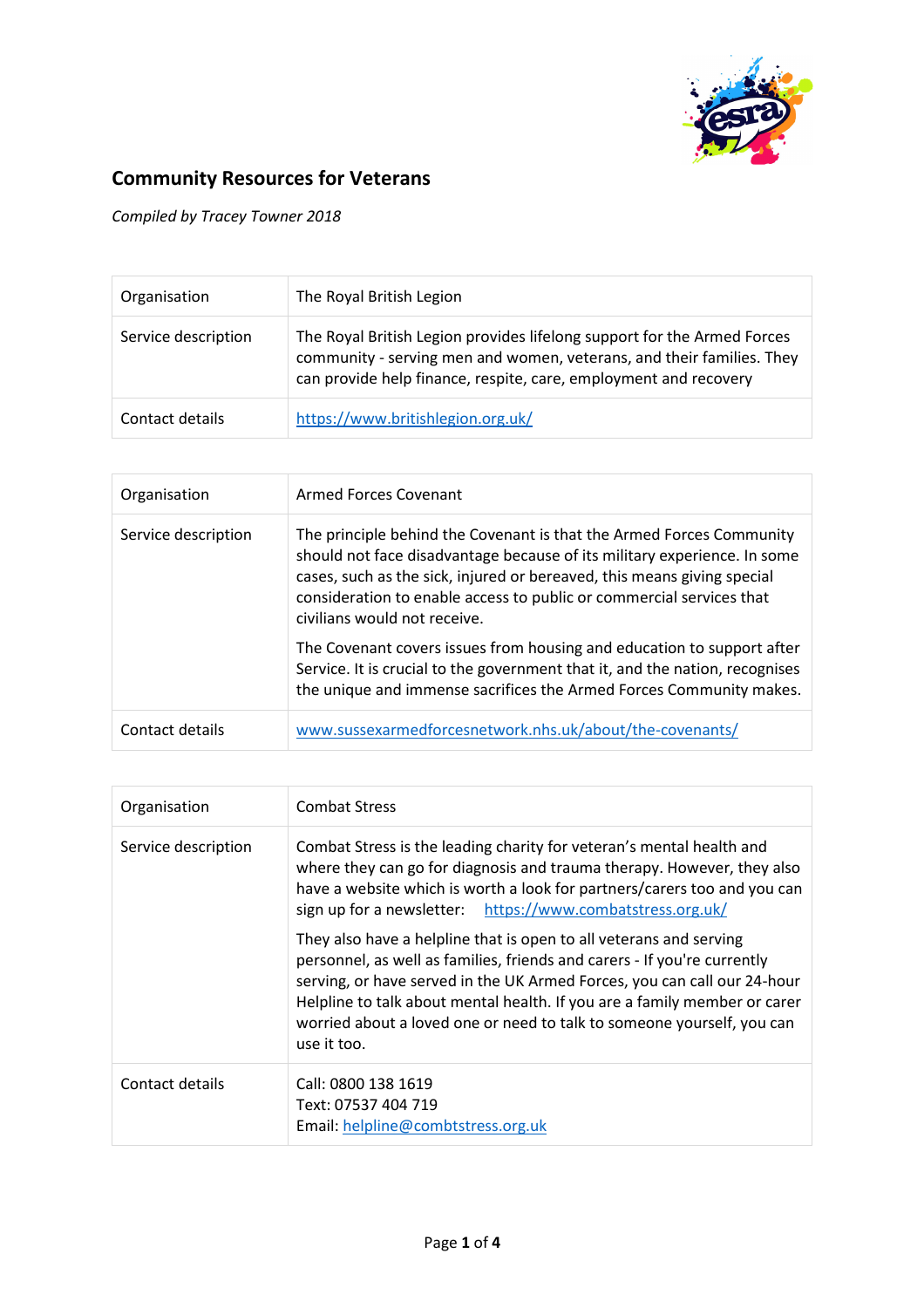

| Organisation        | Help for Heroes                                                                                                                                                                                                                                                                                                                                        |
|---------------------|--------------------------------------------------------------------------------------------------------------------------------------------------------------------------------------------------------------------------------------------------------------------------------------------------------------------------------------------------------|
| Service description | Help for Heroes is a charity that also provides a lot of support including<br>supporting veterans finding employment, support for families to find<br>housing and even financial support such as grants and respite weekends<br>for family and carers. They organise all kinds of activities and trips that<br>are quite often free and even holidays. |
|                     | Join up as a member online and they will send you and your veteran a<br>brilliant welcome pack with Help for Hero hoodies, a bag and various<br>free gifts.                                                                                                                                                                                            |
| Contact details     | https://www.helpforheroes.org.uk/                                                                                                                                                                                                                                                                                                                      |

| Organisation        | <b>Band of Sisters</b>                                                                                                                                                                                                                                                                  |
|---------------------|-----------------------------------------------------------------------------------------------------------------------------------------------------------------------------------------------------------------------------------------------------------------------------------------|
| Service description | Once a member of Help for Heroes, you can also become a part of Band<br>of Sisters, which is a support group for loved ones of veterans. You will<br>be emailed about all the amazing holidays, days out and discounts that<br>they provide as well as broadening your support network. |
|                     | Once a part of Band of Sisters, you can also join the Sisters private<br>Eacebook for confidential chats.                                                                                                                                                                               |
|                     | The veteran can also join and become part of Band of Brothers, and<br>receive emails about the offers.                                                                                                                                                                                  |
|                     | It's so fantastic all the support on offer and they even send you out<br>Christmas and birthday cards. Once you know your way around you will<br>see that generally they refer to each group as Bobs (Band of Brothers)<br>and Bos's (Band of Sisters).                                 |
| Contact details     | Via https://www.helpforheroes.org.uk/                                                                                                                                                                                                                                                   |

| Organisation        | <b>Veterans UK</b>                                                                                                                                                                                                                                                                                          |
|---------------------|-------------------------------------------------------------------------------------------------------------------------------------------------------------------------------------------------------------------------------------------------------------------------------------------------------------|
| Service description | War Pension Scheme<br>$\bullet$<br>Armed Forces Compensation Scheme<br>٠<br>Making a claim: forms<br>٠<br>Armed forces pensions<br>٠<br>Apply for medals or a veterans badge<br>٠<br>How to get service records<br>٠<br>Armed Forces Covenant<br>٠<br>Veterans Advisory and Pensions Committees (VAPC)<br>٠ |
| Contact details     | 0808 1914 2 18                                                                                                                                                                                                                                                                                              |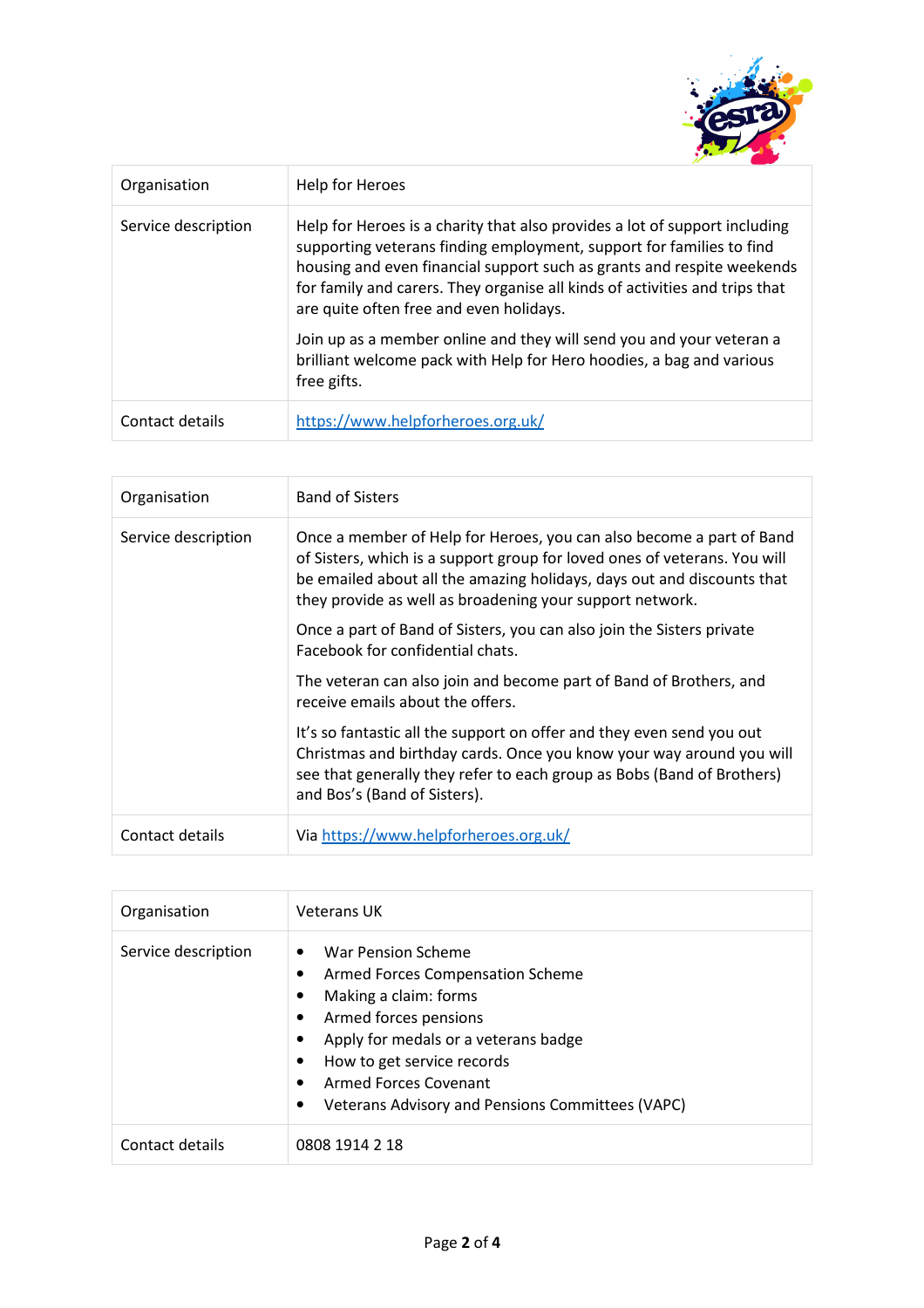

| Organisation        | Change Grow Live (CGL). Also known as STAR.                                                                                                                                                                                       |
|---------------------|-----------------------------------------------------------------------------------------------------------------------------------------------------------------------------------------------------------------------------------|
| Service description | Treatment for substance misuse.<br>STAR is a drug and alcohol recovery service commissioned to work with<br>people from the age of 18 upwards offering a range of services to<br>achieve positive outcomes for all service users. |
| Contact details     | eastsussex.star@cgl.org.uk                                                                                                                                                                                                        |

| Organisation        | <b>SSAFA</b>                                                                                                                          |
|---------------------|---------------------------------------------------------------------------------------------------------------------------------------|
| Service description | SSAFA can provide welfare advice and support, support groups,<br>mentoring services and housing. There are 92 branches across the UK. |
|                     | The Hastings branch of SSAFA is in the ESRA building at 5 Harold Place in<br>Hastings.                                                |
|                     | A fortnightly support group for veterans (called 99/100) is held on<br>Saturday mornings from 10am - 12pm.                            |
| Contact details     | https://www.ssafa.org.uk/                                                                                                             |
|                     | Bernard Stonestreet at: hastings@ssafasussex.uk or: 07884263824                                                                       |

| Organisation        | Defence Discount Service                                                                                   |
|---------------------|------------------------------------------------------------------------------------------------------------|
| Service description | Save £1000s online and in store and you can register free and start<br>savings online straight away. Free. |
| Contact details     | www.defencediscountservice.co.uk                                                                           |

| Organisation        | Rewards for Forces                                                                                                                                                                             |
|---------------------|------------------------------------------------------------------------------------------------------------------------------------------------------------------------------------------------|
| Service description | This is a free discount service. Once you sign up, you are eligible for<br>discounts of many products and servoces.                                                                            |
|                     | It is worth knowing that there are a <i>lot</i> of great books about PTSD.<br>Amazon is a good starting point. The more you educate yourself about<br>PTSD the easier it becomes to deal with. |
|                     | It brings comfort when you realise that you are not the only one whose<br>partner has difficulties and quirks. Especially recommended is Aftershock<br>by Matthew Green.                       |
| Contact details     | www.rewardsforforces.co.uk                                                                                                                                                                     |